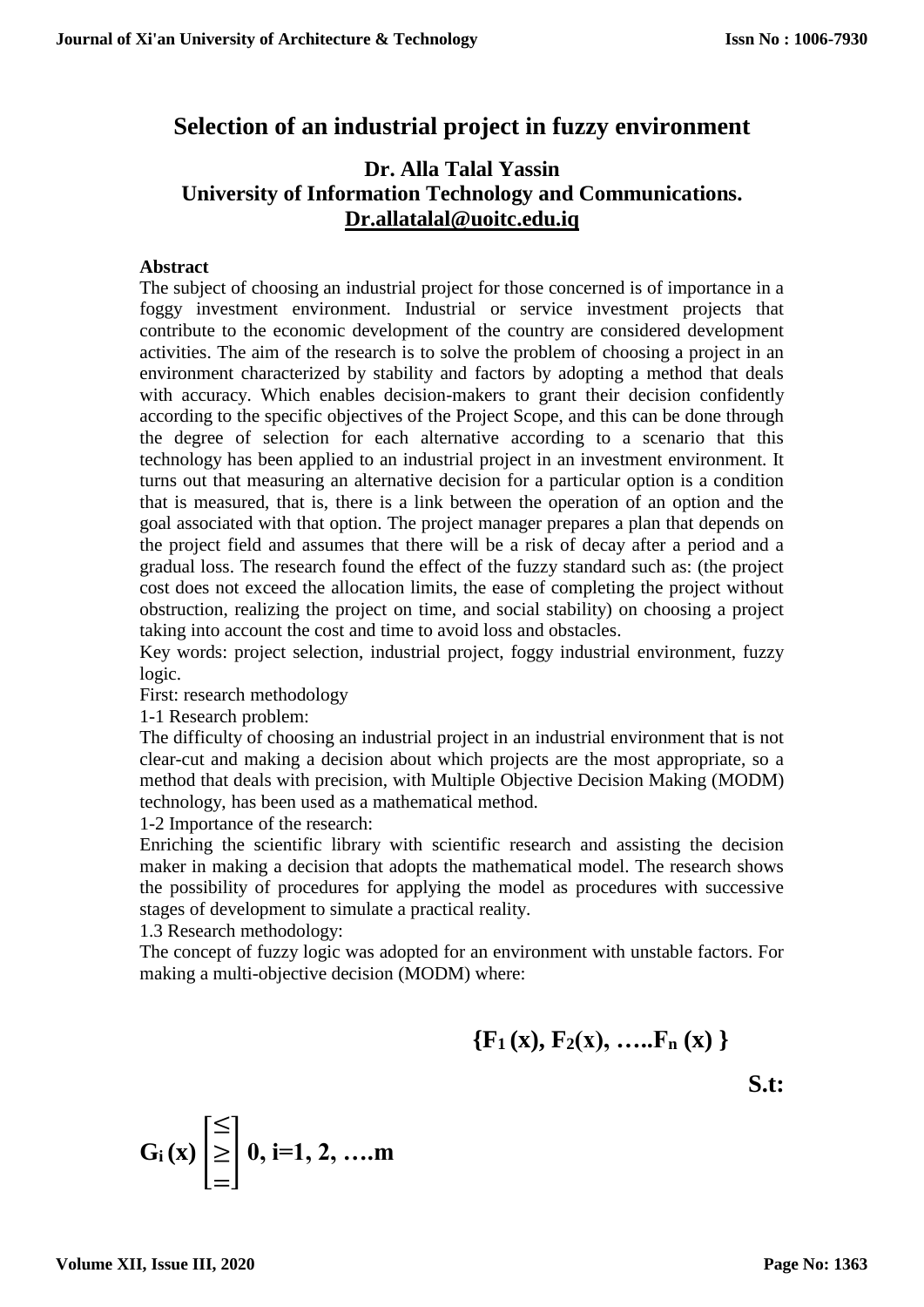The choice of a suitable project to manage in an unstable environment The factors need an appropriate method based on dealing with accuracy. Foggy logic allows the use of conditions and rules while avoiding thresholds. With the use of this technique, it is possible to deal with the variables as the range of numeric values, while the value of the fuzzy variable itself is called the value of non-fog Grisp value between (100-0) and the range is qualifiers.

So the purpose of managing a project with long-term goals and the quality of the project's activities is measurable and changing, seeking to achieve efficiency and effectiveness at the lowest cost. The researchers directed towards multi-goal blurring as Cheng, 2018) explained the fuzzy logic of making a decision to reach the appropriate option with the accuracy of the information available about the project. 1-4 Research Form:



Second: the theoretical side

#### 2-1 Investing in the project

To achieve the goals of project management in the investment environment (achieving the highest profit ratios or reducing the completion time or reducing the cost of performance in a specific period) of various goals decisions in an environment that includes more than one goal that restricts the choice problem. That project is called to achieve. While some were briefed as being required of the project (MohamedElheddad, 2019). Some researchers wanted to link the objectives to the scope of the project. Also, the goals are nothing but the final results that the projects seek through the management of those projects to achieve and the aim of them is to be in a short period in terms of the speed of its completion, and some of it is long according to the time frame. Perhaps one of the controversial matters when defining the objectives of the project is the conceptual overlap between goals and objectives (Samuel Adams, 2009). From the above, due to the blurring of information in all the selection environment, the blurry knowledge will be clarified.

#### 2-2 Fuzzy Knowledge

All knowledge is determined by verbal words, such as most, very, somewhat, a little ... etc., and it describes an ambiguous event. They are formulated with models to solve complex problems that cannot be solved by traditional methods. What is used in the field of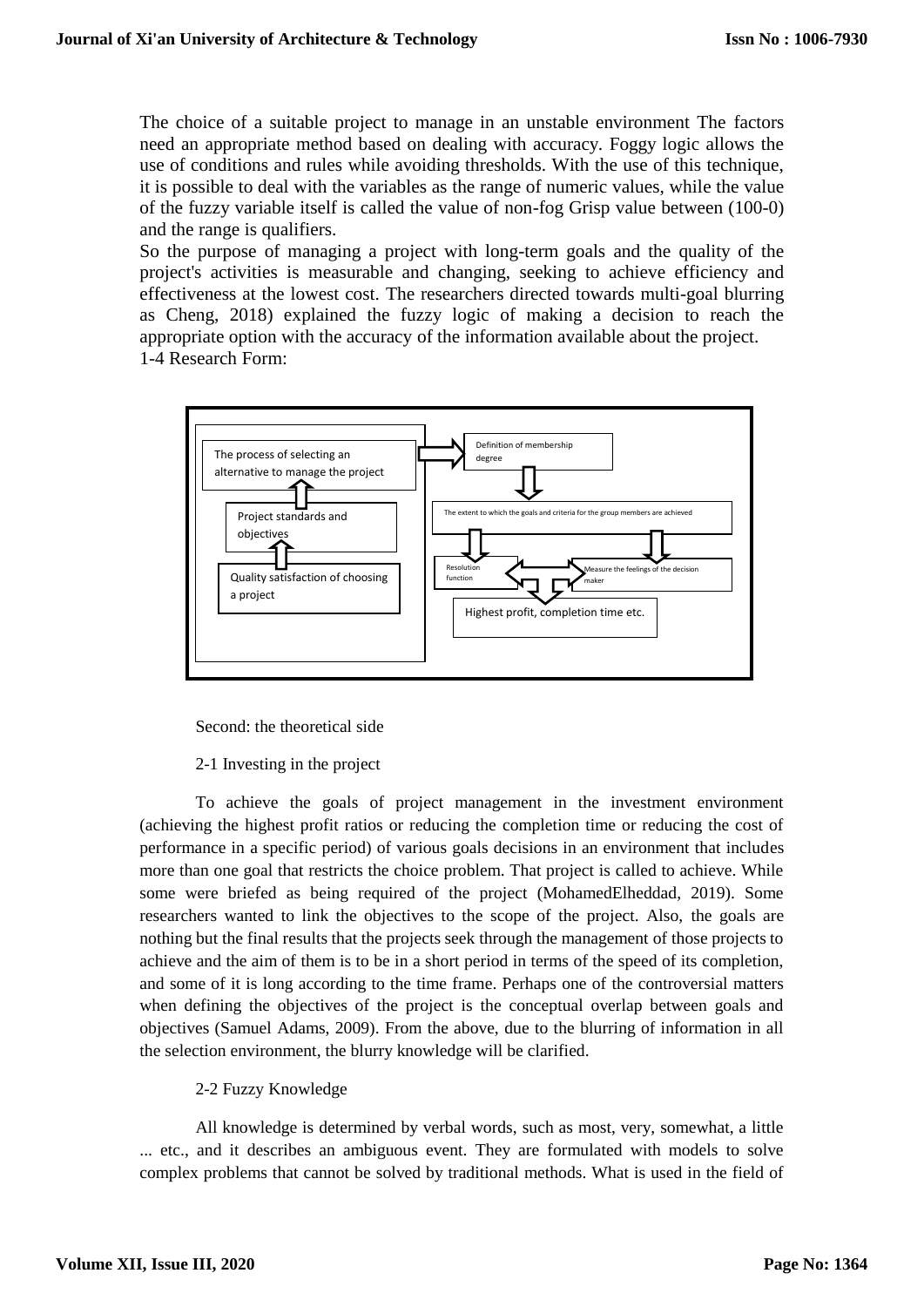decision-making and the treatment of mysterious information that lacks accuracy. Fuzzy logic technology aims to provide mathematical functions and judgments between truth and absolute negation between (1.0), based on the experience of system building experts using natural languages (Yager, 1991). Fuzzy logic can be used in cases where the uncertainties associated with the data are caused by foggy and not random or both together, that is, the variables are not fixed but rather foggy numbers, providing a way to reach a conclusion based on a vague, vague and inaccurate problem (Cheng, 2018) . Verbal variables are of importance in fuzzy logic. The sentence assumes knowledge of the sense in the decision-making process and an understanding of the work environment. Language expressions represent the form of fuzzy groups. Therefore, in the practical aspect of the research, a data model will be prepared to select the project using MODM. (IbrahimA., 2013)

Third: The practical aspect of research

Introduction:

In order to achieve the management of a new project that is characterized by success, we must take into consideration that the investor wants a project in the event that it is established in the investment environment that achieves the costs to the minimum, taking into account all the caliphal groups in consideration of even the submersible costs from them, while achieving the maximum limit of the speed of completion and restriction With the plan established by decision-makers, influential people, and profit, and achieving a quality of performance commensurate with what the project aims to achieve within the specific environment.

Fuzzy knowledge and MODM technology

Finding the best course of action for a problem characterized by goal decisions is a contemporary solution to a system with contradictory goals. Competition between industrial projects on the ground compels consideration of inconsistencies and contradictions. Data for project selection status are determined in order to achieve optimal project selection in a cloudy environment. A mathematical model has been built and data prepared to determine selection among projects with criteria and goals while measuring the feelings of the decisionmaker and the extent of its best achievement, as follows:

1. Assume that the data for the process of selecting one alternative to manage a project is (ai) from the set of options for alternatives (A) and (a) are the criteria and objectives of the project to be set up in the investment environment and determined by the decisionmaker, what is required is to assess how well the issue of satisfaction with the choice is achieved Each of the alternatives to manage the project to be established in the investment environment, given that each alternative is a goal in itself.

### **A= { a1 , a<sup>2</sup> ,a3 ......., an}**

Where A is a comprehensive set of n alternatives, and denotes targets (i) and a set of r from a target

$$
O = \{ 01, 02, 03 \dots, 0r \}
$$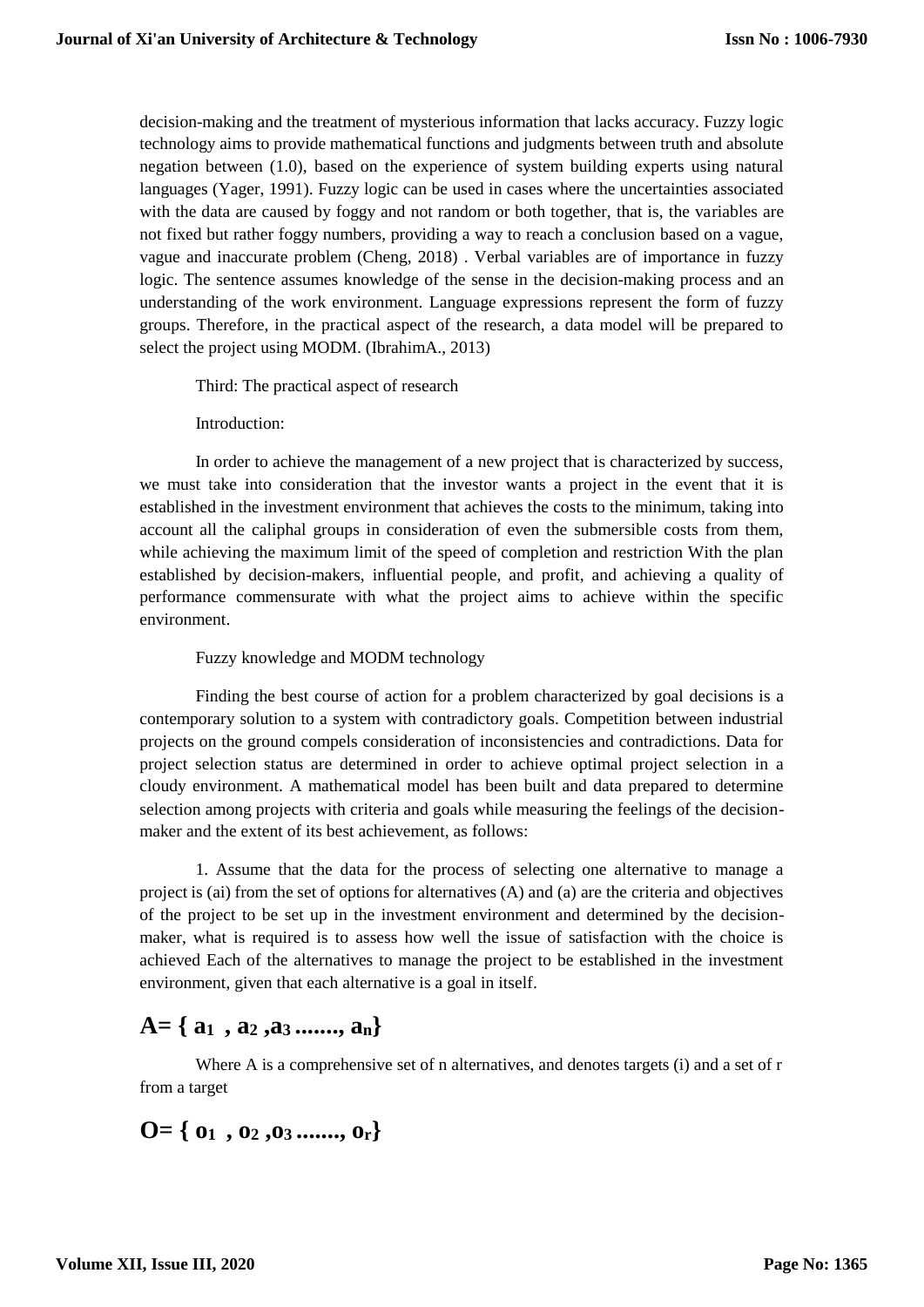2. Assume that O1 indicates target (i). The degree of membership of the alternative (a) in –Oi is denoted by the symbol –Moi (a). The degree of membership of the alternative can be defined as the degree to which the alternative meets the relevant criteria for project management for this goal, if the decision function (D) gives all groups of goals so therefore Mathematically, it expresses as follows:  $D = 01 \cap 02$  ....... Or

3. The degree of membership that has the decision function D for each alternative a:

## $\mu$ <sup>D</sup>  $(a^*)$  = min  $[\mu$ <sub>0</sub><sub>1</sub> $(a)$ ,  $\mu$ <sub>0<sup>2</sub> $(a)$ , ……..,  $\mu$ <sub>0<sup>r</sub></sup> $(a)$ ]</sub></sup></sub>

4. The decision taken by the project management executive can be the alternative that achieves the following

 $\mu$ D (a \*) = max a $\epsilon$ A ( $\mu$ D (a))

5. The next stage defines the elements of the option group, which are those used to measure the feelings of the decision maker in the matter of his influence towards each goal as an option and based on the alternative that can be chosen. So, assuming that (bi) is the content of the  $\{P\}$  option group, where:  $i = 1,2,3, \ldots$ , r

6. There will be every project goal to measure the importance of this option for decision-makers to make a specific decision among other options for options available to it, assuming that the option group to measure the feelings of the decision-maker are those spaces between (Strongly agree - I oppose - I do not agree I do not agree - Agree - Strongly Agree). From the foregoing the next stage is the opposite of everything related to the goal in terms of the choice being affected by the decision-maker as:  $D = M (O1, b1) \cap M (O2, b2) \cap ... \cap M$ (Or, br)

7. Where M (Oi, bi) is the measurement of the decision-making in the project management to choose the target according to the choice affected. The next stage is to link each goal ((Oi seeks to achieve the project, whether it is the highest profit or reduce the completion time or cost of performance in the specified period or other objectives of the project with the importance of (bi) i.e. in achieving those goals in its importance to achieve them with the investment environment specifically, so that The linking is made logically ie:  $M$  (Oi (a), bi) = bi  $\rightarrow$  Oi (a) = bi v Oi (a)

8. Where (a) the measurement of the alternative decision is specified and that the phrase (Oi (a), bi) is a state of the necessity of the decision (a) of the measured decision or the measurement of the decision (bi), here we mean that there is a single relationship between a preference process or ( Option) and the target associated with that option. That is, with a variety of targets having the same weights in the selection, each goal will have a single relationship in terms of selection, despite the case of  $i \neq j$ , it can exist for some of the goals bi  $=$  bj. With this aforementioned assumption, the decision model will be:

# **D**= $\bigcap_{i=1}$  (bi U Oi)

9. If we assume that the optimal solution a \* is to strive towards achieving the goal of project management to achieve the highest possible profit or optimal achievement plan or goal of maximization, it is: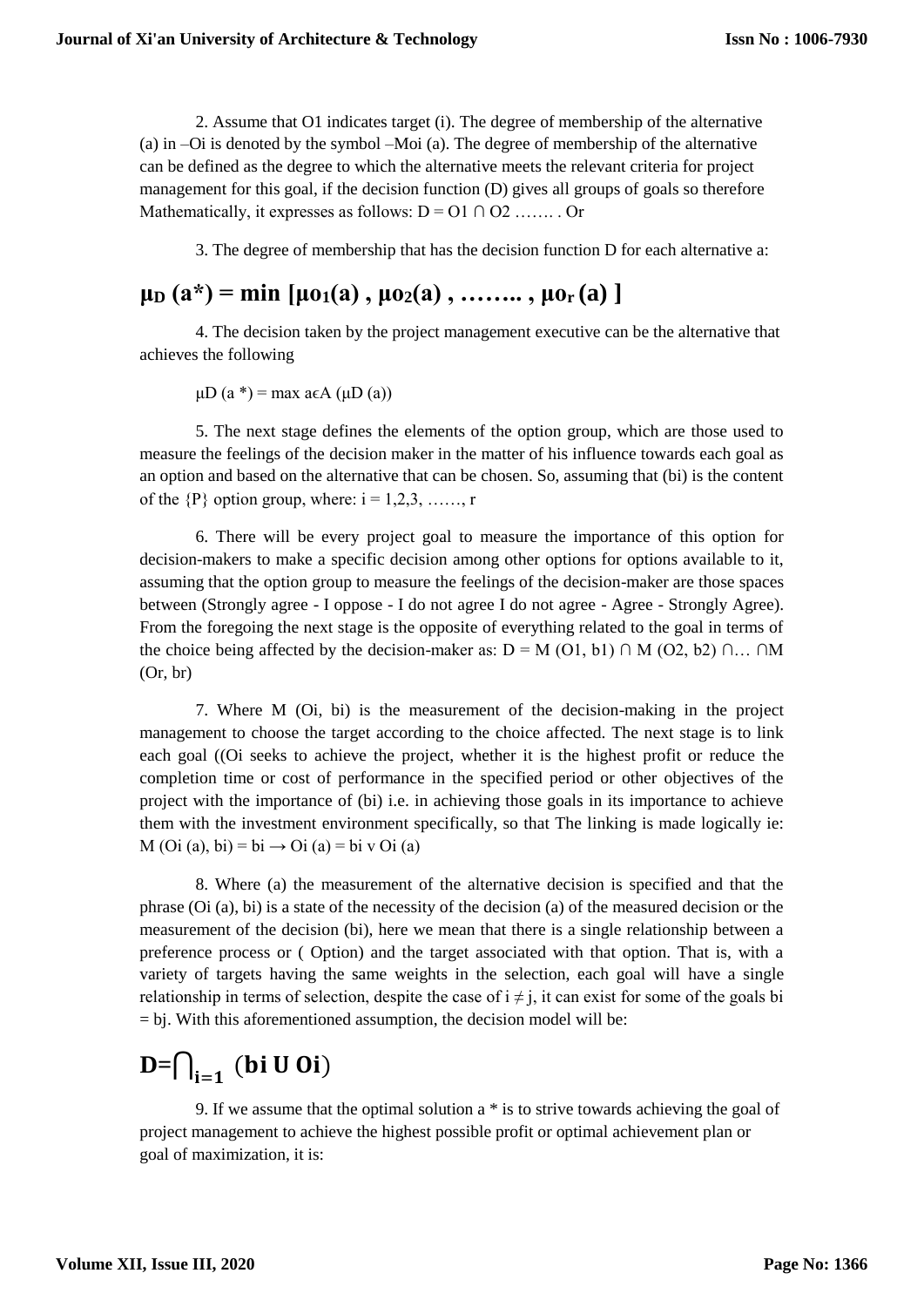.1

# $\mu_{ci}(a) = Max[\mu_{bi}-(a), \mu_{oi}(a)]$ ,  $C_i = (b_iUo_i)$

### $\mu_{D}(a^*) = Max_{a \in A}[Min \{ \mu_{C1}(a), \mu_{c2}(a), ..., \mu_{cr}(a) \}]$

10. That, with the aforementioned, we can use to make a legitimate decision in case of needing to make a decision by the investor in which options are being adopted, and with the following cases of projects:

a) A project that allocates high financial resources for the sake of speedy completion in the shortest possible time with the assumption of stability in the market and social investment environment, so it is necessary to study the available alternatives, which are:

1. An option for the project manager to prepare a plan that relies on building a project with a field that assumes full stability (CS).

2. Two options The project manager prepares a plan that relies on building a project with a field that is assumed to decay after a period and a progressive loss (NS) occurs.

3. An option for the project manager to prepare a plan that relies on building a project with a field that assumes pessimistic measures to avoid a rapid realized loss (FL).

b) The previous data had determined for the decision-maker that there are four objectives for the project board to be established in the investment environment:

i. The project cost does not exceed the allocation limits (CP)

ii. Ease of completion of the project without a hindrance (ED)

iii. The project will be achieved on time.

iv. Impact of social stability (ES)

Here the matter is placed as follows:

A=
$$
\{CS, NS, FL\} = \{a_1, a_2, a_3\}
$$
  
O= $\{C_P, ED, TP, ES\} = \{o_1, o_2, o_3, o_4\}$   
P= $\{p_1, p_2, p_3, p_4\} \rightarrow [0,1]$   
O<sub>-1</sub> = $\{\frac{0.4}{cs} + \frac{1}{NS} + \frac{0.1}{FL}\}$   
O<sub>-2</sub> = $\{\frac{0.7}{cs} + \frac{0.8}{NS} + \frac{0.4}{FL}\}$   
O<sub>-3</sub> = $\{\frac{0.2}{cs} + \frac{0.4}{NS} + \frac{1}{FL}\}$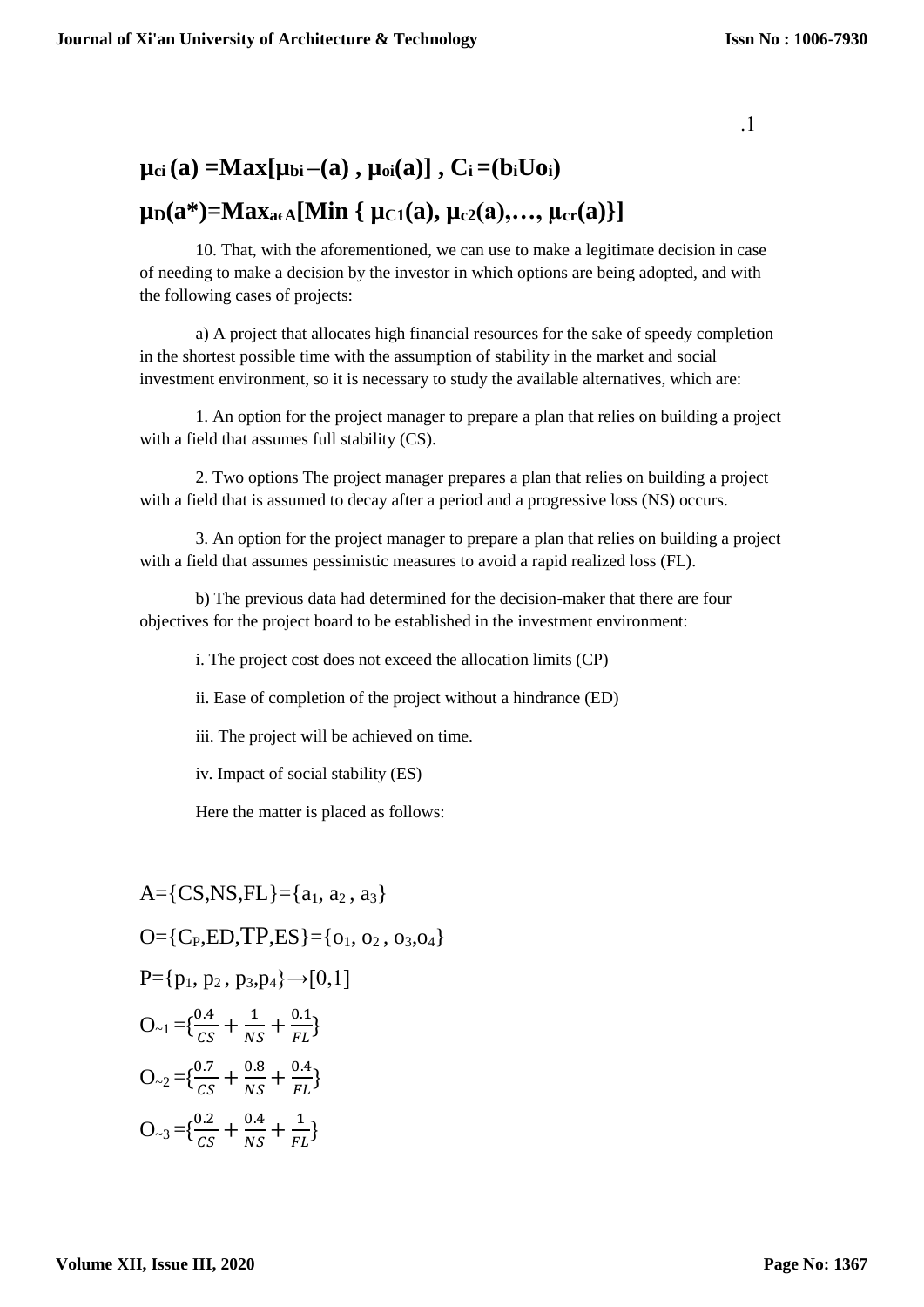$$
O_{\sim 4} = {\frac{1}{CS} + \frac{0.4}{NS} + \frac{0.5}{FL}}
$$

Suppose that the project manager sets a set of options for each of the four project objectives that we mentioned earlier (CP, TP, ED, ES) were estimated as follows in Table (1):

|  |  |  | <b>b1 b2 b3 b4 b</b> <sup>1</sup> <b>b</b> <sup>1</sup> <b>b</b> <sup>1</sup> <b>b</b> <sup>1</sup> <b>b</b> <sup>1</sup> <b>b</b> <sup>1</sup> <b>b</b> <sup>1</sup> |  |
|--|--|--|-----------------------------------------------------------------------------------------------------------------------------------------------------------------------|--|
|  |  |  |                                                                                                                                                                       |  |

Table (1) shows the scenarios and first targets options.

Source: prepared by the researcher



Figure (2) options as a substitute member to achieve the objectives of project management in a cloudy environment.

Source: prepared by the researcher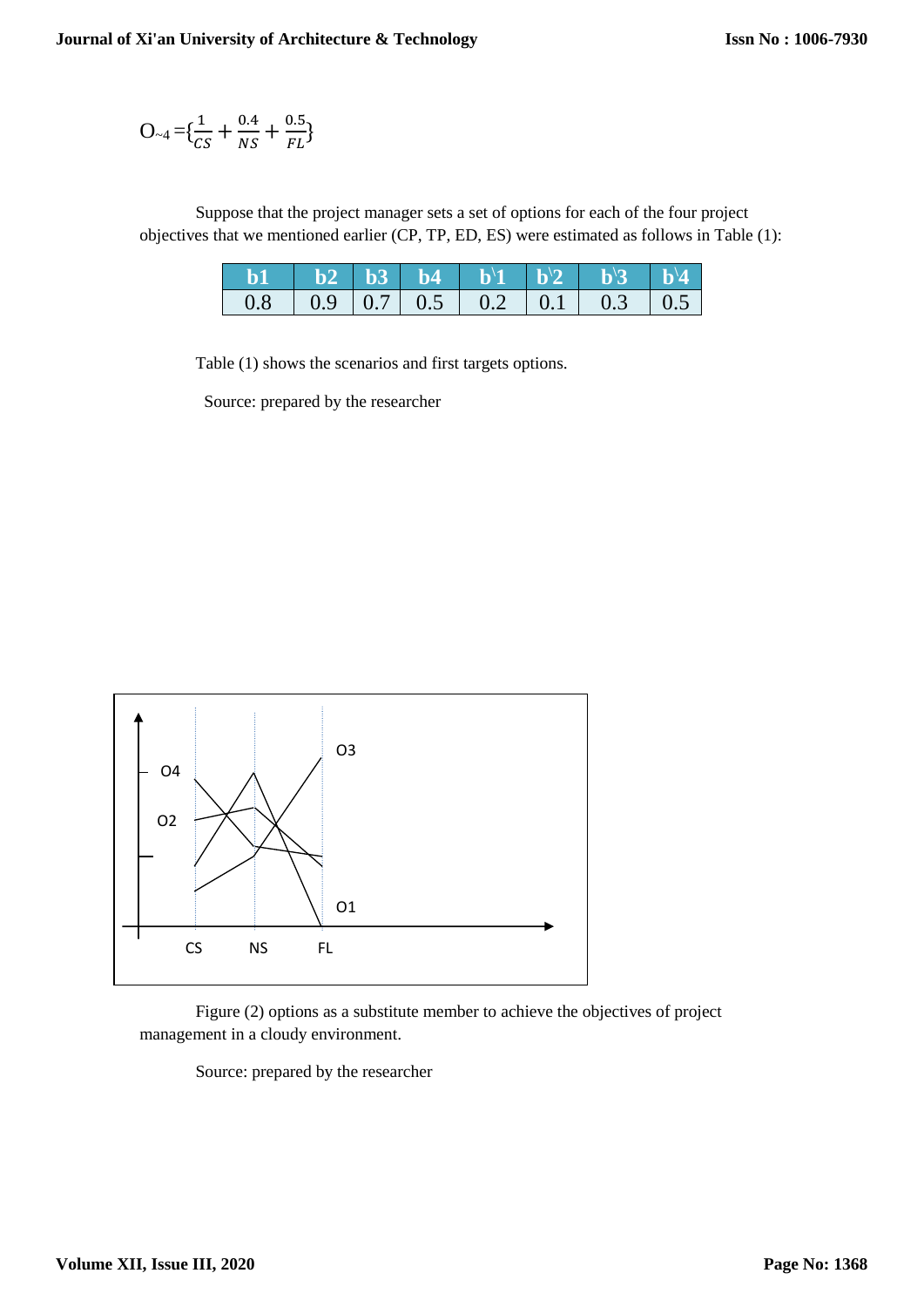$$
D(a_1)=D(cs)=(b'_{1}UO_{1})\cap (b'_{2}UO_{2}) \cap (b'_{3}UO_{3}) \cap (b'_{4}UO_{4})
$$
  
\n
$$
D(cs)=(0.2v0.4)^{(0.1v0.7)^{(0.3v0.2)^{(0.5v1)}}
$$
  
\n
$$
D(cs)=0.4^{(0.7)^{(0.3v1-0.3}}
$$
  
\n
$$
D(a_2)=D(NC)=(0.2v1)^{(0.1v0.8)^{(0.3v0.4)^{(0.5v0.5)}}
$$
  
\n
$$
D(a_2)=D(NO)=(0.2v1)\Lambda(0.1v0.8)\Lambda(0.3v0.4)\Lambda(0.5v0.5)
$$
  
\n
$$
D(NC)=1\Lambda 0.8\Lambda 0.4\Lambda 0.5=0.4
$$
  
\n
$$
D(a_3)=D(FL)=(0.2v0.1)^{(0.1v0.4)^{(0.3v1)^{(0.5v0.5)}}=
$$
  
\n0.2 $\Lambda 0.4\Lambda 1\Lambda 0.5=0.2$   
\n
$$
D(Final) = Max \{ D(a_1), D(a_2), D(a_3) \} = Max \{ 0.3, 0.4, 0.2 \}
$$

From the above, option a2 will be chosen, which is an option for the project manager to prepare a plan that relies on building a project that is suitable for the investment environment and assumes that the project will face a risk of decay after a period and a gradual loss (NS) with options (b1).



Figure (3) options in the first scenario.

Source: prepared by the researcher

The project management's setting of limitations as a second scenario for options gives other opportunities. If we assume that:

|  | $b1 b2 b3$    | $\blacksquare$ b4 | $\mathbf{b}^1$ $\mathbf{b}^1$ $\mathbf{b}^1$ $\mathbf{b}^1$ $\mathbf{b}^1$ $\mathbf{b}^1$  |  | $\mathbf{b}^{\prime}$ |
|--|---------------|-------------------|--------------------------------------------------------------------------------------------|--|-----------------------|
|  | $0.5$ 0.7 0.8 |                   | $\begin{array}{ c c c c c c c c } \hline 0.7 & 0.5 & 0.3 & 0.2 & 0.3 \ \hline \end{array}$ |  |                       |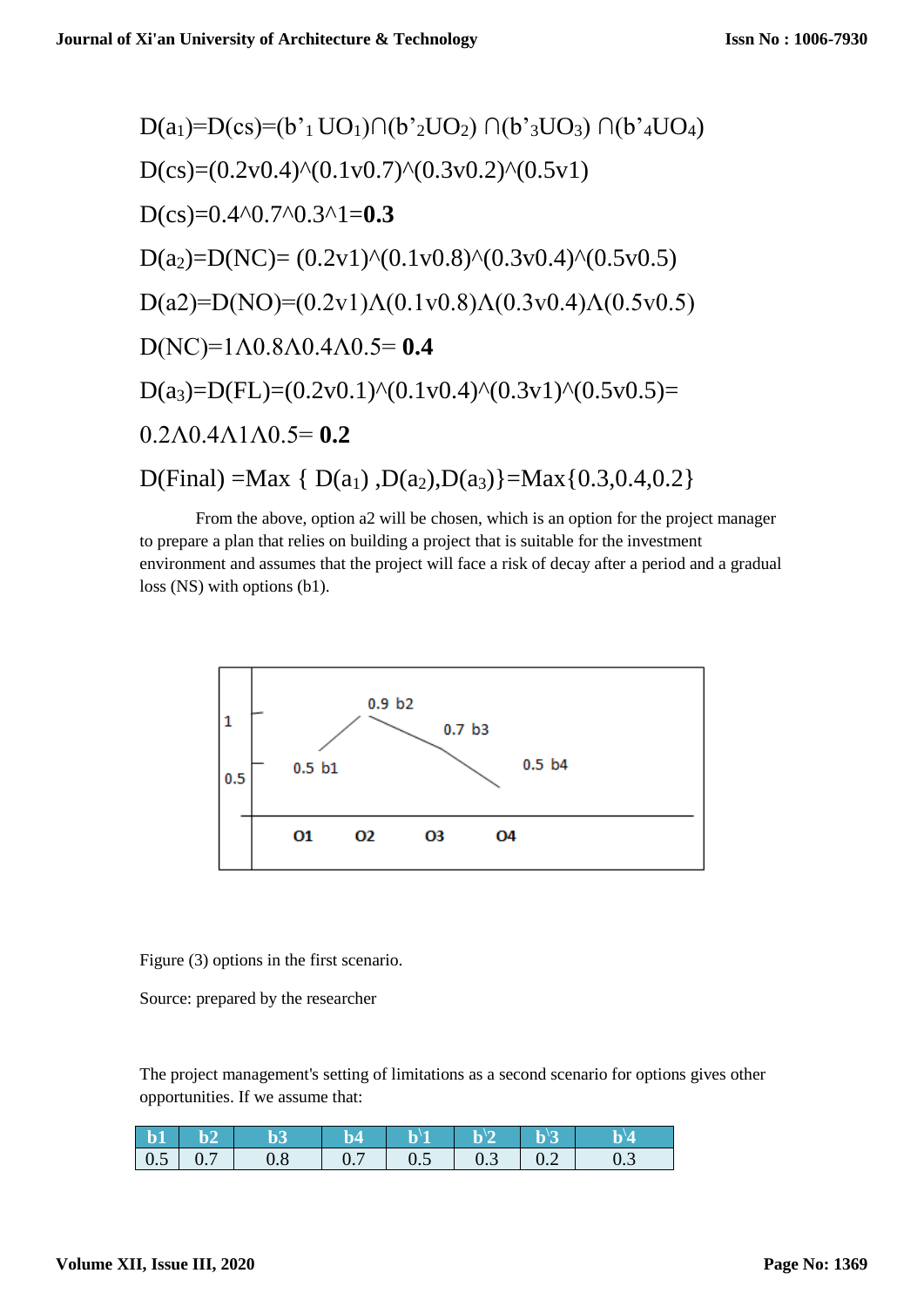Table (2) shows the objectives of the second scenario.

Source: prepared by the researcher

D(a1)=D(cs)=(b'1 UO1)∩(b'2UO2) ∩(b'3UO3) ∩(b'4UO4) = (0.5v0.4)^(0.3v0.7)^(0.2v0.2)^(0.3v1) =0.5^0.7^0.2^1=**0.2** D(a2) = D(NS) = (0.5V1) (0.3V0.8)^(0.2V0.4)V(0.3V0.5) =1^0.8^0.4^0.5**=0.4** D(a3) = D(FL) = (0.5V0.1) (0.3V0.4)^(0.2V1)^(0.3V0.5) =0.5^0.4^1^0.5=**0.4** D(Final) =Max { D(a1) ,D(a2),D(a3)}=Max{0.2,0.4,0.4} **=0.4**

In this scenario, we find that  $D$  (a2) and  $D$  (a3) both contain the same value 0.4, so it is necessary here to analyze the matter in the following way:  $D(a2) \rightarrow 0.4$  FromC3 (a2) so this is a value

$$
K\!\!=\!\!3\!\!\rightarrow\!\!\widehat{\boldsymbol{D}}_{\left(\boldsymbol{y}\right)}\!\!=\!\!\boldsymbol{\min}\;{}_{i\not\!=\!g}\left[C_{i}\left(\boldsymbol{y}\right)\right]
$$

# $\widehat{\mathbf{D}}_{(\gamma)}$ =min  $\underset{\gamma \neq k}{\text{min}}$  [C<sub>i</sub>(x)]

The value of  $0.4 = D(a3)$  comes from the second term, i.e. C2 (a3), so  $g = 2$  according to the above equation, and therefore:  $D^{\wedge}$   $((a2)) = D^{\wedge}$   $((NS)) = (0.5V1) \wedge (0.3V0.8) \wedge (0.3V0.5)$ 

$$
=1^{\circ}0.8^{\circ}0.5=0.5
$$
  

$$
\widehat{D}_{(a3)}=\widehat{D}_{(FL)}=(0.5\,\text{V0.1})\ (0.2\,\text{V1})^{\wedge}\ (0.3\,\text{V0.5})
$$
  

$$
=0.5^{\circ}1^{\circ}0.5=0.5
$$

With the two values above equal, we apply the following law:

$$
\widehat{D}_{(y)} = \min_{i \neq g, h} [C_i(x)]^1 \qquad , \quad \widehat{D}_{(x)} = \min_{i \neq k, j} [C_i(x)]
$$

With  $j = 3$  and the value of D<sup>o</sup> ((NS)) comes from C1 (a3) = C3 (a3) and h = 1, h = 3 we find that:

1

<sup>&</sup>lt;sup>1</sup> Continuous Situation